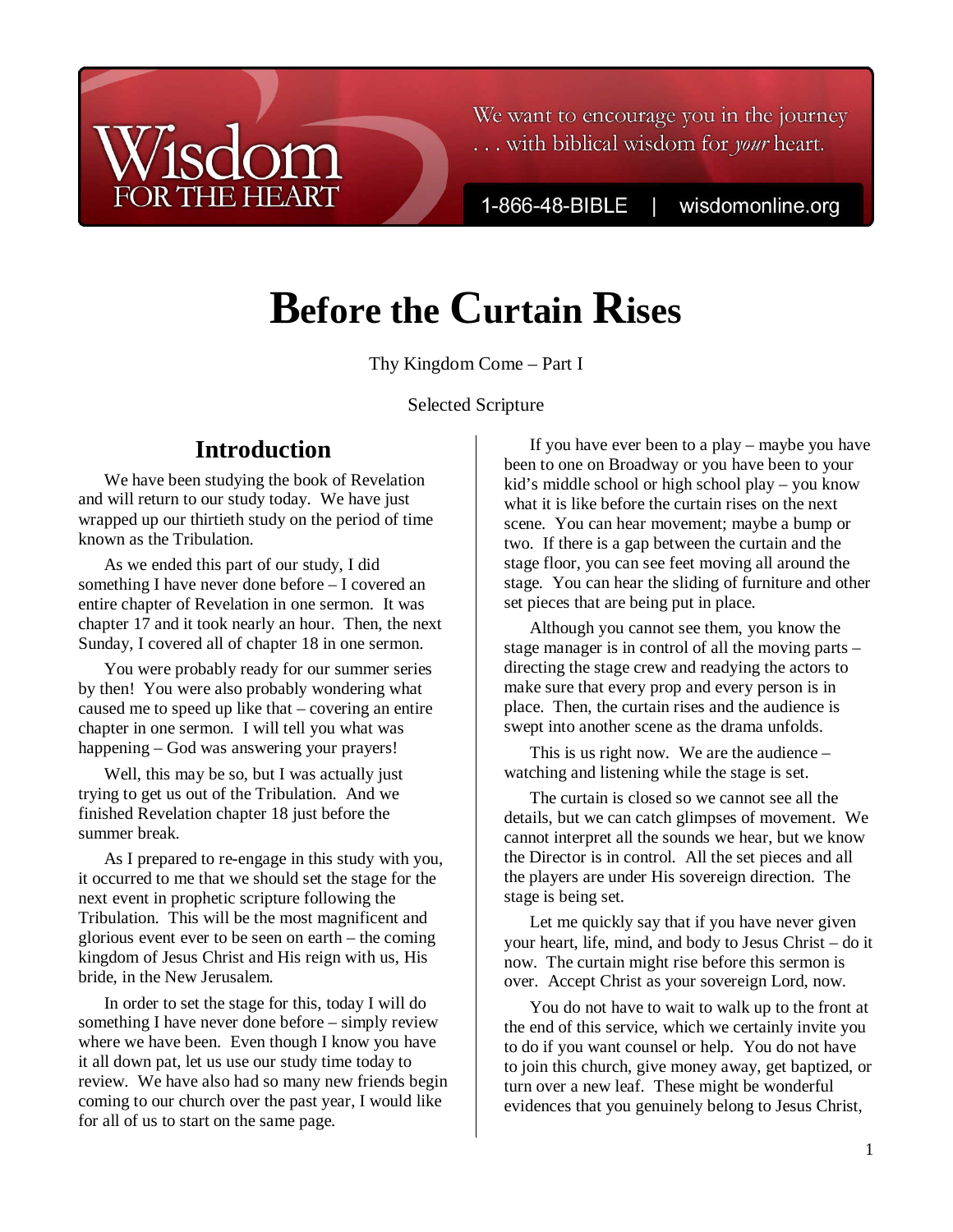but they come after the fact. Settle with God right where you sit. The curtain could go up today.

Now, when we attend a play, we typically get a program that tells which scene will occur next. Sometimes the program includes a brief synopsis of each scene.

The body of Christ has also been given this kind of program – it is called the book of Revelation. In it we can read a brief synopsis of each scene that will occur, as well as a list of scenes yet to unfold.

 By studying our program, taking it at face value, we know that we are in the first few chapters of Revelation; the period of time known as the church age.

We also know that when the curtain rises on the next scene in God's redemptive drama – the rapture of the church – the scene that will follow closely behind is the Tribulation period. Then the next scene opens with the coming kingdom of Christ on earth.

Have you got all that? Well, let us slow this down a little.

I want to push the rewind button today. Before we get to the next scene, let us spend some time reviewing what we have already witnessed and how it prepares us for what happens next.

I have outlined the book of Revelation into four main sections. I gave you this outline when we started this study two years ago. Some of you might have lost it, so let me give it to you again.



The first section includes chapters 1-5, which I have outlined as: **The Sovereignty of Christ in His Church**.

The church appears in the first five chapters of Revelation. In the first three chapters, the church is on earth. In chapters 4 and 5, the church is worshiping God in heaven, having been raptured from the earth.

Not surprisingly, there are no more appearances of the church on earth until after chapter 18. Why? Because from chapter 6 of Revelation through chapter 18, the time of Tribulation occurs on planet Earth. During this Tribulation period, the church has been promised to be removed away and apart from the presence of God's wrath on the earth.

So chapters 1-5 reveal the sovereignty of Christ in His relationship to His bride, the church.



The second major division of our program includes chapters 6-18, which I have outlined as: **The Severity of Christ in His Chastisement**.

This is the Tribulation period during which God pours out His wrath on humanity and planet Earth.



To set the stage for the next event on God's calendar, let us look at exactly what this period of time is. This is the period of time on this timeline that takes place between the yellow arrows – one pointing up, representing the rapture of the church, and one pointing down, representing the return of Christ with the church to set up His kingdom

This will be a seven year period of unparalleled human suffering that will include demonic boldness, cosmic disturbances, Jewish awakening, gospel preaching, and global crises unlike the world has ever witnessed in its history.

The four horsemen of the apocalypse thunder forth unleashing the plagues of God's wrath and human suffering through one act of judgment after another.

Cosmic disturbances will occur, from the moon turning blood red to the Sun flaring to strike the earth with great heat.

Natural disasters will come one after another, striking the earth over and over again as the angels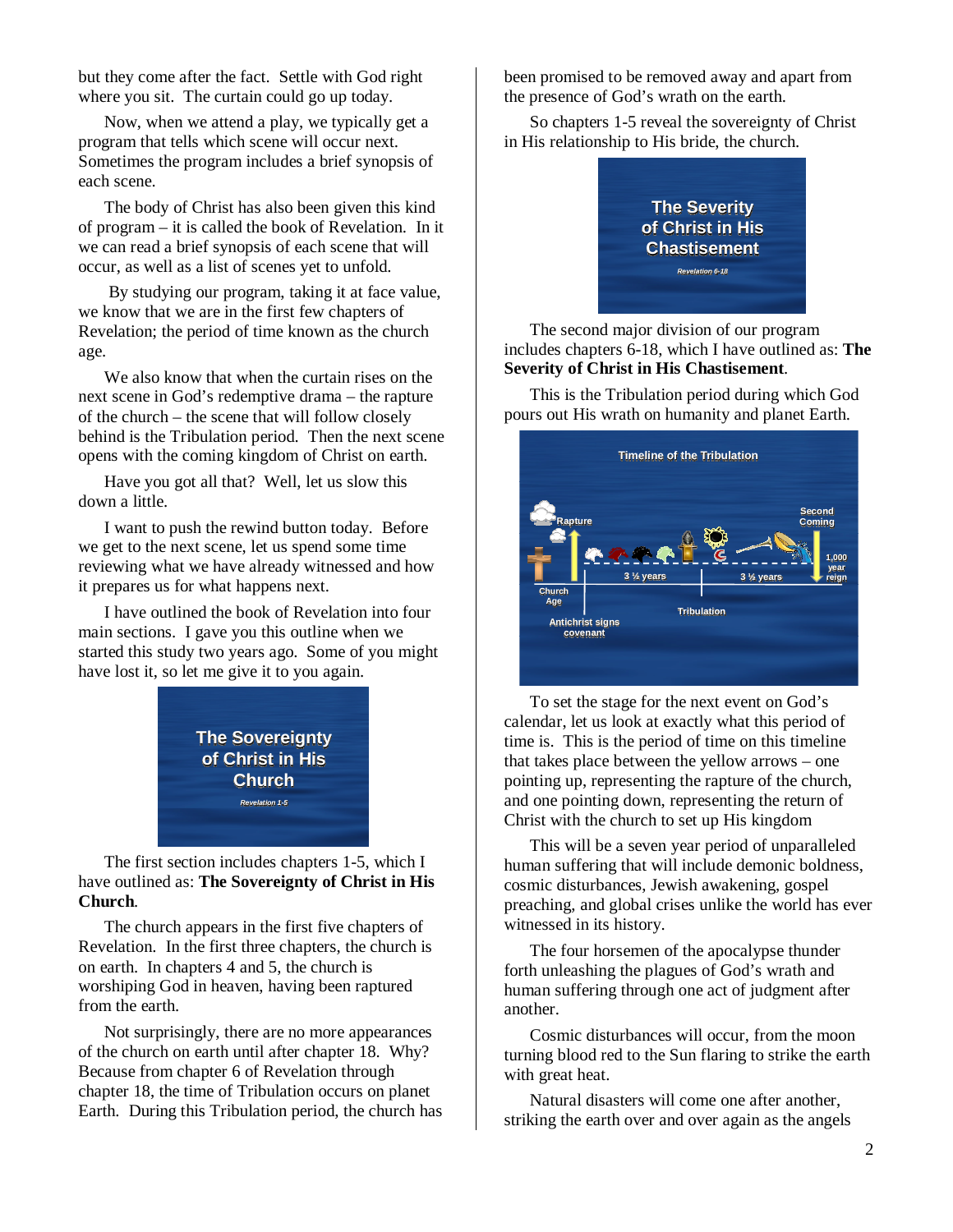sound trumpets. Then the final blows of God's judgment come one upon another, signified by the pouring out of wrath as water is poured from bowls.

At this point in time, no one will be worshiping "Mother Earth" anymore. There will be no more Earth Day. "Mother Nature" will no longer be a cute title used by the politically correct; it will be a monster of great torment.

Why? Because the created order, which by this time has reached the status of divinity – and the universe considered almighty, as it is today – will turn on mankind at the command of Creator God. Nature will become the agent of God's punishing hand.

Matthew Henry wrote, over a century ago, that the unbelieving world thinks that everything belongs to them. In his words, "they believe this is their earth, their air, their sea, their rivers, their world, and that they alone have the right to judge."<sup>i</sup>

The world will discover the error they have made all along. This is the Creator's earth; this is His air, His seas, His rivers, His world, and He alone has the right to judge.

God will use the idols of mankind to crush mankind.

Nature will run riot as natural disasters along with disease and unparalleled crime and starvation will reach such devastating levels that by the end of the Tribulation, coffins will not be crafted fast enough and corpses will lie out in the open. In fact, Revelation informs us that by the end of the Tribulation, half the world's population will be dead.

During this seven year period, primarily the last half of the Tribulation when the antichrist declares himself to be god, demonic activity will also run rampant as Satan and his antichrist have their way in ruling the world.

#### **The purpose of the Tribulation**

Why does all of this unfold; what is the purpose of the Tribulation?

First and foremost, it is for Israel. I remember reading one critic of Revelation who said, "The book of Revelation is so Jewish!" It is.

All the prophecies of Israel's re-gathering and awakening in Revelation will come to pass as Israel is not only re-gathered, but converted.

The prophets Isaiah, Amos, Zechariah, Daniel, and more spoke with certainty of Israel's national conversion, as an ethnic people, and return to the land of their fathers. Understand, in fact, that one of the ongoing evidences that God will keep His promise to Israel is that Israel not only exists today, but has a national conscience, a national heritage, and a national vision. From the time of Father Abraham to today, thousands of years later, the Hebrew people have existed.

When the recent Olympics were held, we did not see any athletes marching into the stadium during the opening ceremonies from the Hittite nation, did we? We did not see any Ninevites either, or Girgashites, or Jebusites, or Ammonites, or any other mosquito bites. We did not see any Philistines competing in the long jump, did we? No, because long ago they lost their national identity and were absorbed into the peoples of the world. Not the Israelites, however.

The Tribulation will be the period of time when ethnic Israel – this elect nation – will experience national conversion and the fulfillment of God's covenant to them as they inherit the land, the promise, and the throne forever (Romans 11).

Let me remake the statement again – perhaps the last time, if you keep praying – the Tribulation is not a time for the church to suffer the wrath of God. It will not suffer His wrath then or at any other time, for that matter.

I have had people say to me, "Stephen the only reason you believe in the rapture is because you don't want to go through the Tribulation."

"No kidding! Did you come up with that all by yourself?"

I will not say that, but I will usually ask them, "Why do you think the church should suffer through the Tribulation?"

They will typically say something like, "Because the church needs to be purified."

First of all, this is terrible theology – both practically and biblically.

It is terrible practical theology, because when someone says, "The church really needs to be purified first before it enjoys the kingdom of God," I want to ask them which church they are talking about. Are they talking about:

- the church in Sudan where thousands of believers have been slaughtered;
- the churches in Iran and Saudi Arabia where to accept Christ is to lose your life;
- the church in China which is continuing to imprison and torture believers?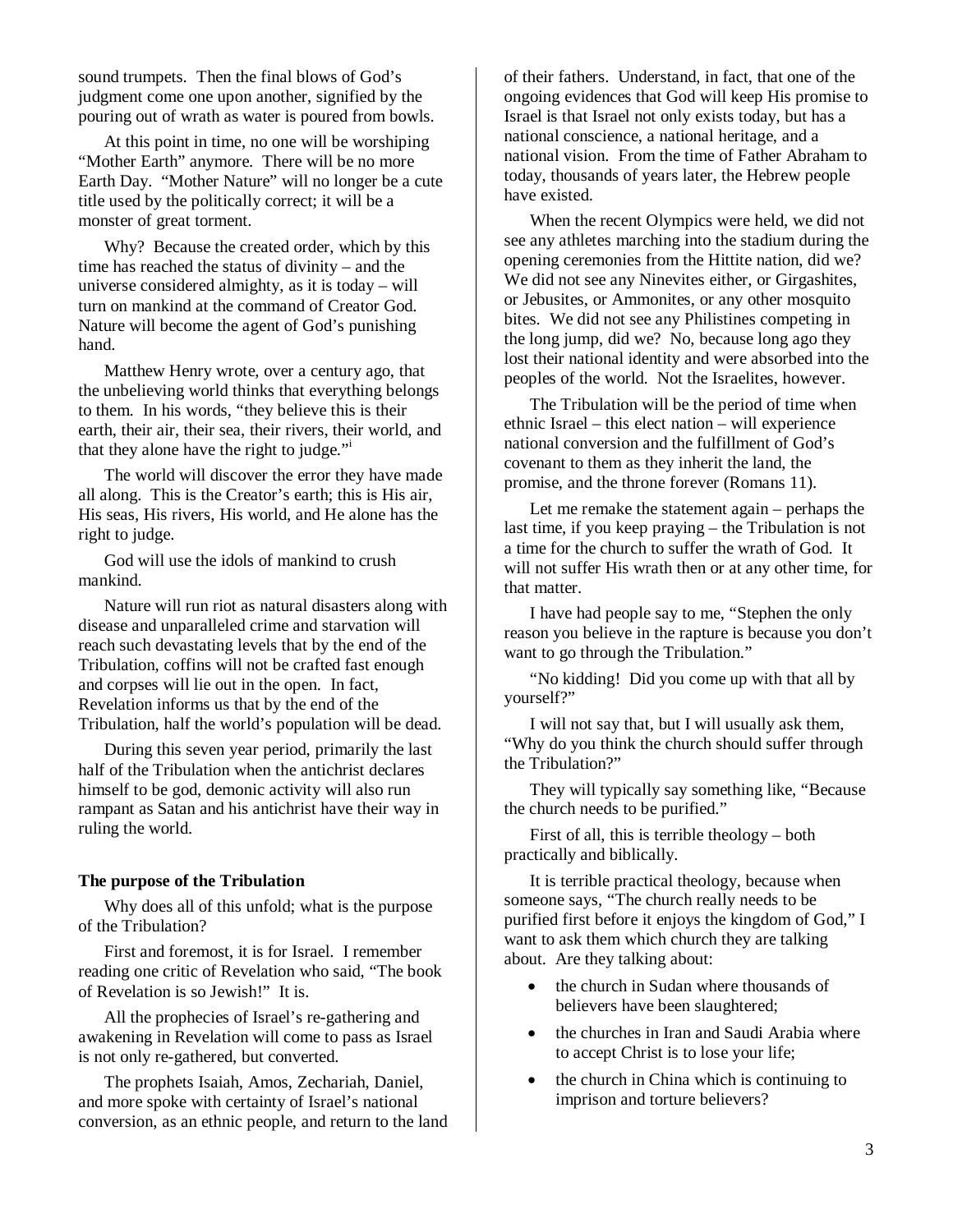The problem is that they are interpreting prophecy through American eyes; through Western eyes. The blood of the martyrs is flowing now more than ever around the world.

I received the latest publication from the Voice of the Martyrs organization, which surveys the world scene for testimonies of those who die for their faith in Christ. I could hardly put down this updated version, which added the years 2000 to 2006.

There were testimonies like the one of an evangelical pastor named Benestey Escobar in Columbia. Escobar was confronted by Marxist guerrillas as they stormed into his church service, dropping onto the floor the body of a Christian they had recently killed. They told the thirty-five-year-old pastor that unless he left their village, he would end up like this person. He refused to leave. Two weeks later, they returned to his church service, walked up, and shot him in the leg, warning him again to cease his preaching in their community. He refused, saying he would obey God and continue his ministry. They said they would return in two weeks. They kept their promise and returned two weeks later, dragged him out of the pulpit and into the street, where, in front of his wife, children, and congregation, they shot him repeatedly until he died.<sup>ii</sup>

Not long ago, North Korean Christians were herded together and their children were taken from them to be hung until they died unless the parents recanted. The parents refused to abandon their faith in Jesus Christ and as their children were being hanged, they all began to sing together through their tears, "More love to Thee, O Christ, more love to Thee."iii

This latest publication documented the suffering and even martyrdom of believers in country after country in just the last few years.

So when I hear some well-meaning believer say, "The church needs to go through the Tribulation because it needs to suffer," I think, "How utterly embarrassing!"

Wake up! This is terrible practical theology simply because the church has been suffering, as the scriptures prophesied, since its inception 2,000 years ago.

#### *Indeed, all who desire to live godly in Christ Jesus will be persecuted. (II Timothy 3:12)*

It is also poor biblical theology according to the doctrinal teaching of the believers' position in Christ.

The Christian does not have to be further purified in order to enter God's presence; the believer has been purified in Christ (II Corinthians 5:21).

We, as believers, are not earning the righteousness of Christ; we have the righteousness of God through Jesus Christ.

Paul wrote in Philippians 3:9,

#### *. . . not having a righteousness of my own derived from the Law, but that which is through faith in Christ, the righteousness which comes from God on the basis of faith*

We are not earning it – we have it!

Furthermore, the church does not merit the grace of God – that is not biblical theology. There is no list of things to do to earn the grace of God – we have been given the grace of God through the merit of Jesus Christ.

Grace is defined as unmerited favor from God. In other words, if we earned it, it would not be grace.

Paul wrote to the Ephesian church,

*In [Christ] we have redemption through His blood, the forgiveness of our trespasses, according to the riches of His grace* 

#### *which He lavished on us. . . .*

*(Ephesians 1:7-8a)*

We watched the scene unfold earlier in Revelation chapters 4 and 5, in which we, the raptured church, sang to our gracious Redeemer.

The church is symbolized by twenty-four elders wearing white garments, as Christ promised His church; wearing crowns upon their heads, as Christ promised His church; seated upon thrones, as Christ promised His church. This is, in fact, reinforced by the apostle Paul, who wrote to the Corinthian Christians, saying,

#### *. . . do you not know that the saints will [one dayl judge the world?* . *(I Corinthians 6:2a)*

In other words, the church in heaven during the Tribulation will return with Christ as the Tribulation comes to a close. As Christ sets up His kingdom, we, as co-regents with Him, will rule and reign in this dazzling, glorious kingdom on earth for a thousand years – and then in a new heaven and earth after that.

While we do not know when the rapture will occur, we do know that after it occurs the Tribulation will begin with an amazing peace treaty that brings peace to the Middle East. Matthew chapter 24 and Revelation chapter 6 provide a complimentary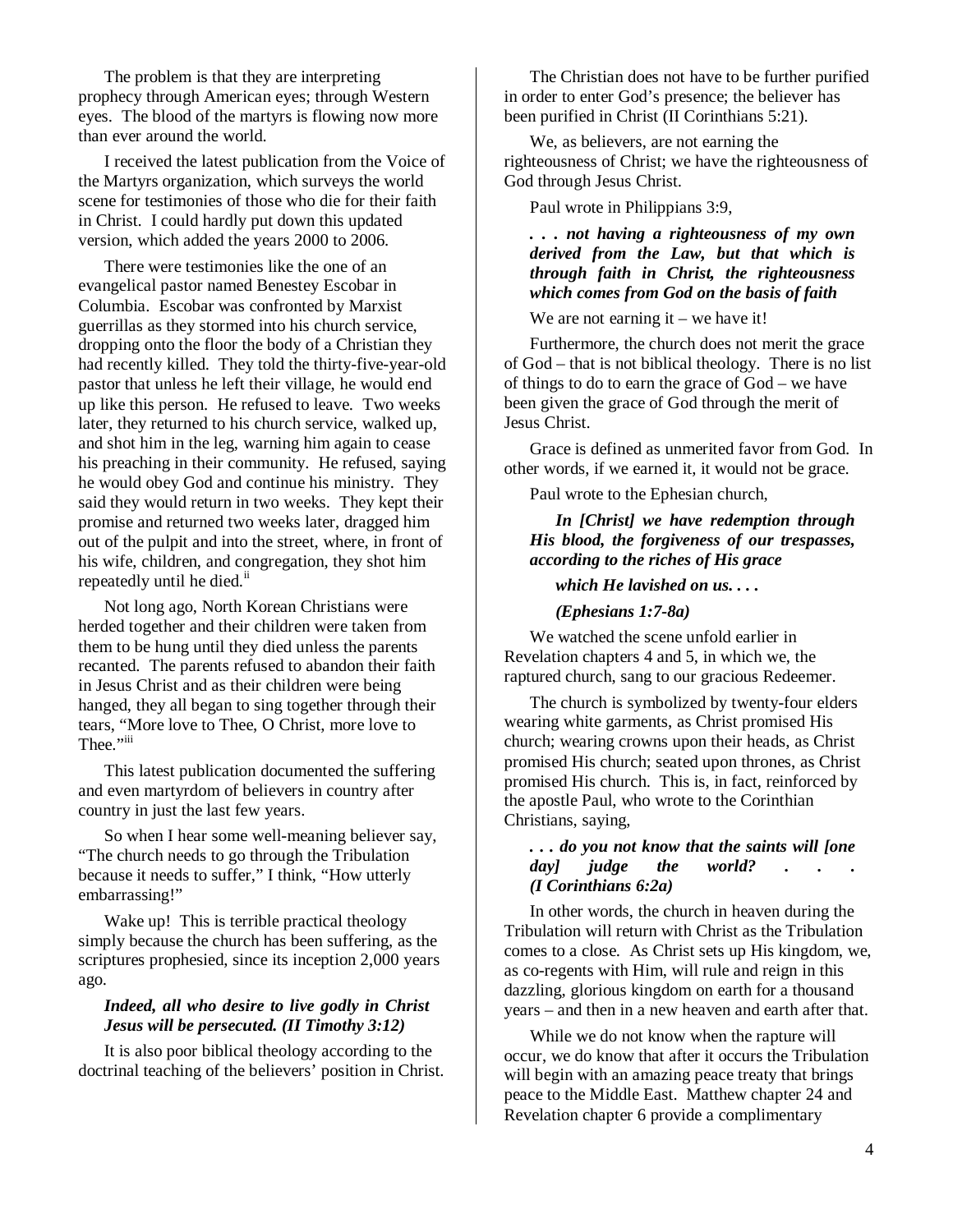commentary on one another in which we learn that the Tribulation period begins with the presence of peace between the nations surrounding Israel.

The peace maker is the soon to be revealed antichrist. He is able to broker a peace deal that settles the Middle East for a period of three and a half years.

Then, at the midpoint of the Tribulation, the enemy will launch a blood bath, primarily aimed at the Jewish people as he seeks to wipe them out in one final holocaust. This is one of the reasons the Jews flee from the antichrist who seeks to finally exterminate them, as we are told in Revelation 12:17.

This is not simply anti-Semitism. This is Satan's attempt to keep the prophecies of a reconstituted nation Israel in their land, which, if he can do it, will make null and void further prophecies of Christ ruling from David's throne in Jerusalem.

So we studied the flight of Israel and God's provision of supernatural protection while they hide.

Many evangelical Bible scholars have suggested Petra as the hiding place of the Jewish people – and for good reason.



Most of the buildings in this ancient city were literally carved into the sandstone hills a thousand years before the birth of Christ.

Around A.D. 551, an earthquake caused the people to abandon this area, fearing for their lives, should the mountains collapse.



Some of the buildings in Petra were beautifully carved into the mountains. Excavation has revealed major roadways, shops and homes carved deeply into the sandstone.

Petra was rediscovered in 1812 and has been a point of fascination ever since.

One of the reasons Petra would make such a great place to retreat during the Tribulation is the fact that it is easy to defend.



Most of the buildings can only be reached on foot, or by donkey or camel.



Enemy soldiers would, in fact, have a difficult time sending a large army into this area without having to march in single file.

Since much of Petra is surrounded by sheer cliffs, this would certainly be an easy area to protect.

We also know that the antichrist's agenda is not only the extermination of Jews, but the exaltation of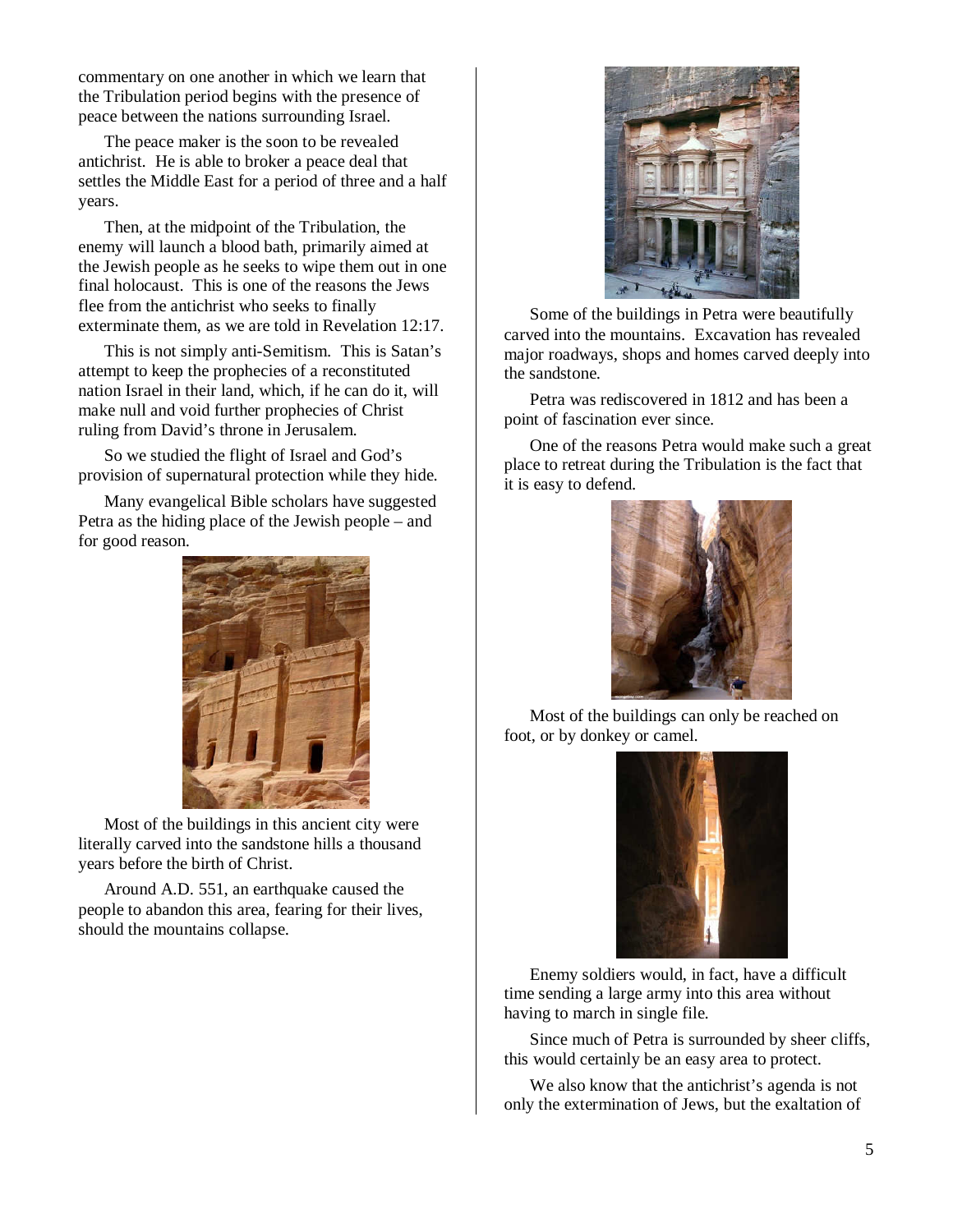his own divinity as he forges a one-world government and a one-world economy.

The concept of a one-world government, economy, and religion are not new to us today. Throughout history, the world of mankind has fought for world domination.

Alexander the Great had his dreams and hoped to one day rule the world from Babylon.

Napoleon attempted this as well, and had plans drawn up for the rebuilding of Babylon.

None of the attempts at a unified world system under the rule of one man have yet to succeed.

As we look around today at the rising number of nations clamoring for a one-world government and a one-world economy, and we see major religious bodies shedding as much of their beliefs as they can in order to somehow forge a unified religion, we cannot help but wonder if this is indeed *the* time.

We cannot help but wonder if the footsteps we see scurrying around under the stage curtain and the sounds of props being slid into place signal that this is indeed the moment in world history in which the curtain will rise, the church will be raptured, and the Tribulation will soon begun.

I found it fascinating that between our last session and this session, several news items came across my desk.

This summer, the summit was held by the largest governments in the northern hemisphere – commonly known as G8. The delegations that met included the United States, Canada, France, the United Kingdom, Russia, Germany, Japan, and Italy. Each year these countries hold a summit meeting and part of their agenda is discussion of a global economy.

What made news this summer, following the latest G8 Summit, was the president of Russia calling for a currency to replace the dollar and the euro and every other national currency.



He even pulled from his pocket a sample coin that had already been minted in Belgium and presented it to each delegation at the summit.

On the face of the coin are the words, "unity in diversity". The president of Russian said that the fact that these coins are being minted "means they're getting ready. I think it's a good sign that we understand how interdependent we are."<sup>iv</sup>

From what I read, Russia and China are particularly interested in seeing this global currency rolled out.

Another news item that caught my eye was that on the eve of the G8 Summit, Pope Benedict issued a statement that was presented to all the G8 leaders. His statement, issued by the Vatican, called for these leaders to establish a world political authority to oversee the economies of our world. He went on to urge the members of these eight industrial giant nations to work together to form a global political  $body.$ <sup>v</sup>

This particular Pope has already called for unity among the major religions of the world, including Christianity, Judaism, and Islam.

Ten years ago Robert Reich of Harvard University said with almost prophetic precision, "We are living through a transformation that will rearrange the politics and economics of the [twenty-first] century. Each nation's primary political task will be to cope with the centrifugal forces of a global economy."<sup>vi</sup>

This is no surprise to prophetic scripture.

We have studied at length the rise of a ten-nation coalition, headed by the antichrist, which will bring about this one-world government and one-world economy and, during the last half of the Tribulation, a one-world religion.

In the same way that Nimrod attempted, in Genesis 11, to defy God as he brought the peoples together in the region between the Tigris and the Euphrates rivers to build their tower of Babel, the last Nimrod – the antichrist – will call everyone together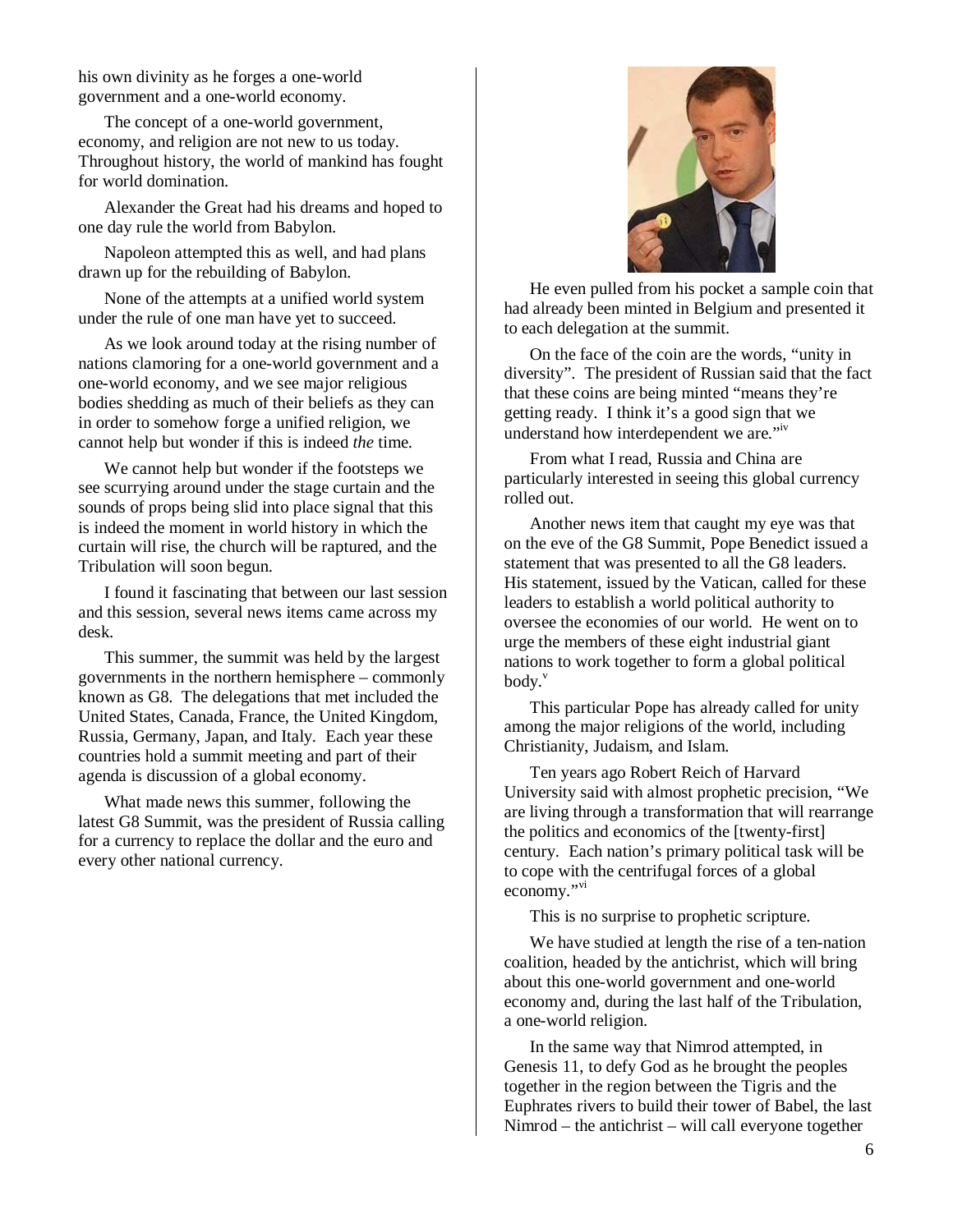in one unified voice to defy God and ultimately march against His city, His people, and His coming kingdom. Just as Nimrod's ancient Babylon was the first city of man to defy God, so the antichrist's Babylon will be the last city of man to defy God. There on the banks of the same river in modern-day Iraq, the capital city of Babylon will be rebuilt as the capital city of the antichrist's worldwide empire.

Babylon will rise again as the great city of man's power and rebellion against God.



Nimrod was defeated by virtue of God's confusion of mankind's one language into many languages (Genesis 11). For centuries afterward, Babylon as a city was fairly insignificant.

However, it was then built to unrivaled splendor under the rule of a king named Nebuchadnezzar. This king built the empire city of Babylon more gloriously than any city had ever been built.



Nebuchadnezzar's hanging gardens would become one of the seven wonders of the ancient world – with gardeners working 24/7.

The walls and gates of Babylon were stunning.



The most famous inner gate in Babylon was the Ishtar Gate – named in honor of Ishtar, the Babylonian goddess who was considered the Queen

of Heaven. The gate of Ishtar was made of blue slate tiles and painted with gold dragons and bulls. It was built by Nebuchadnezzar, and was also considered one of the ancient wonders of the world.

Much of this gate has been excavated and preserved. In fact, the inscription on the Ishtar gate, dating back to the time of Nebuchadnezzar, was excavated and is now in the museum in Berlin.

Let me read to you a translation of some of the inscription on this gate, ordered by Nebuchadnezzar about himself:

*Nebuchadnezzar, King of Babylon, the faithful prince appointed by the will of Marduk [their chief god] . . . has learned to embrace wisdom, who fathomed their divine being and reveres their majesty, the untiring governor who . . . is constantly concerned with the well-being of Babylon . . . the wise, the humble [I like that part] . . . the King of Babylon.* 

Near the end of the inscription he dictated these words:

*I placed wild bulls and ferocious dragons in the gateways and thus adorned them with luxurious splendor so that people might gaze upon them in wonder.* 



The world would indeed marvel as they entered through these gates at the glory of Babylon and the greatness of this city of man.

It was this Babylon that defeated Jerusalem and took the Israelites into their Babylonian captivity.

One particular Jewish exile would walk through these very gates and probably gape with amazement at things he had never seen before. This teenage exile would eventually rise in power to second in command of the entire Empire of Babylon. It was this man named Daniel who would one day prophesy that this city of man would ultimately be defeated by the city of God.

John adds the details that we have studied thus far in Revelation that Babylon will be rebuilt to greater glory than before. It will try once again, at the end of human history, to overthrow the New Jerusalem as Christ descends at the end of the Tribulation.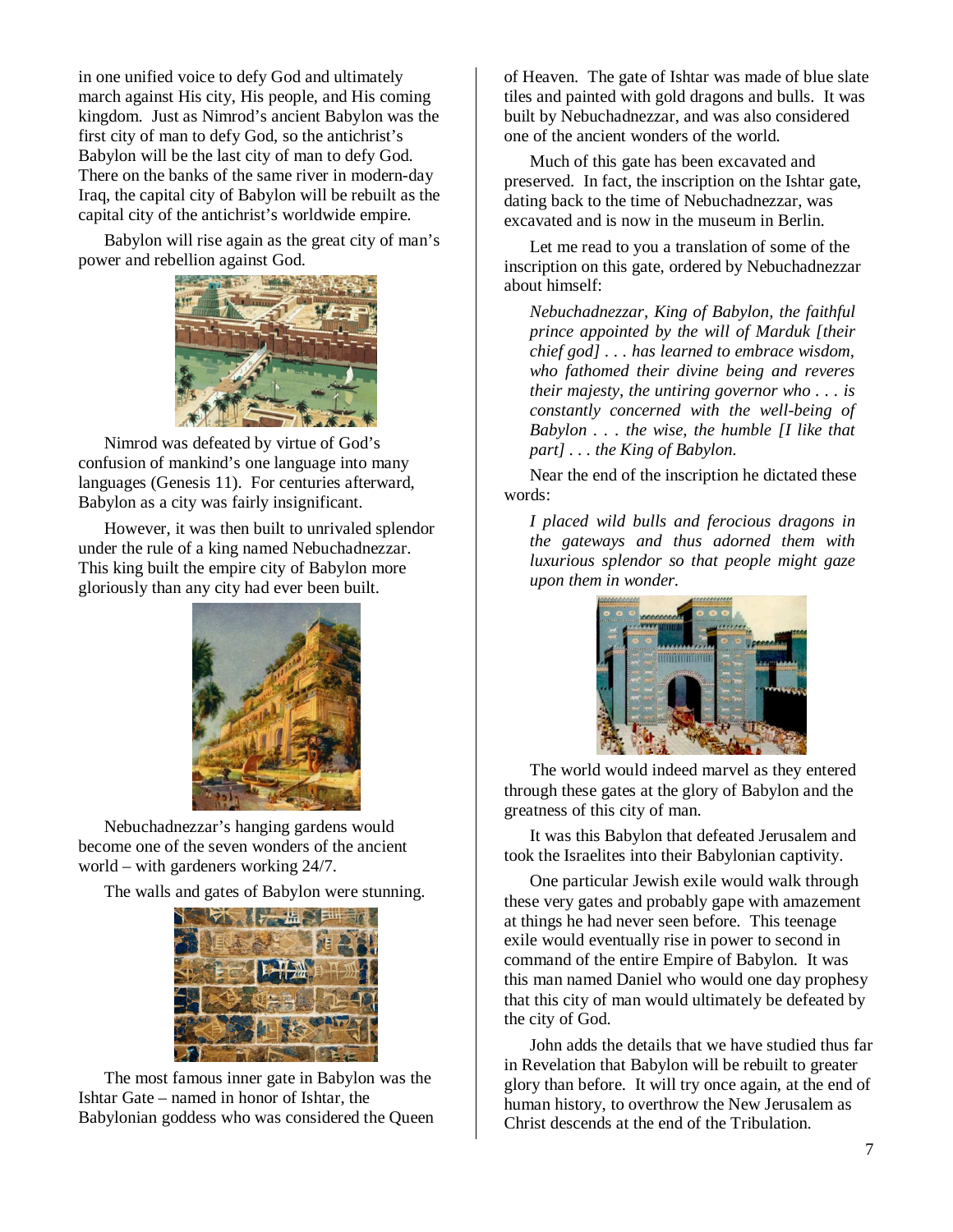Only in the epic battle of Revelation 18, called the Battle of Armageddon, Jesus Christ, with His returning bride, defeats the armies of the antichrist as He touches down with His New Jerusalem descending from the skies.

Since the time of Nebuchadnezzar, Babylon crumbled into the dust.

Saddam Hussein attempted to rebuild some of its glory, claiming kinship with his predecessor, Nebuchadnezzar, of old.



Saddam even rebuilt a smaller version of the Ishtar gate which did not quite bring back the glory.



He also rebuilt some of Nebuchadnezzar's palace and surrounding walls, which does give us a picture of the splendor of this ancient city.

The one who will succeed in rebuilding the glory of Babylon will be the antichrist – empowered by Satan himself.

The city of man will march against Jerusalem, the city of God, and be defeated with one word of the returning King of Kings and Lord of Lords.

At this moment, the next major section – the third section – of Revelation unfolds. We are ready for the next scene in this drama of God's redemptive plan.

We have studied "The Sovereignty of Christ in His Church" – chapters 1-5.

We have studied "The Severity of Christ in His Chastisement" – chapter 6-18.

## **The Supremacy of Christ in His Coming Revelation 19-20**

Now we are ready to begin studying the third section in Revelation, which includes chapters 19-20, that I have outlined as: **The Supremacy of Christ in His Coming**.

Now some of the Type A students heard me say earlier that I have outlined the book of Revelation into four sections – and I have only given three of them. They are going to come up later and ask me what the fourth section is called.



So I will give the fourth section of Revelation, which includes chapters 21-22, to you now, outlined as: **The Satisfaction of Christ in His New Creation**.

How long will it be before we study this fourth and final section on heaven? I do not know. We might just enter it before we study it!

I am convinced the stage is being set! We can see movement beneath the curtain; we can hear muffled sounds that indicate the props on the stage of human history are being set for the next scene.

I like the words to the old gospel chorus that sums it all up rather simply. The words are:

*It won't be old Buddha That's sittin' on the throne And it won't be old Mohammed That's calling us home And it won't be Hare Krishna That plays that trumpet tune Cause we're going to see the Son, Not Reverend Moon.*  Amen to that!